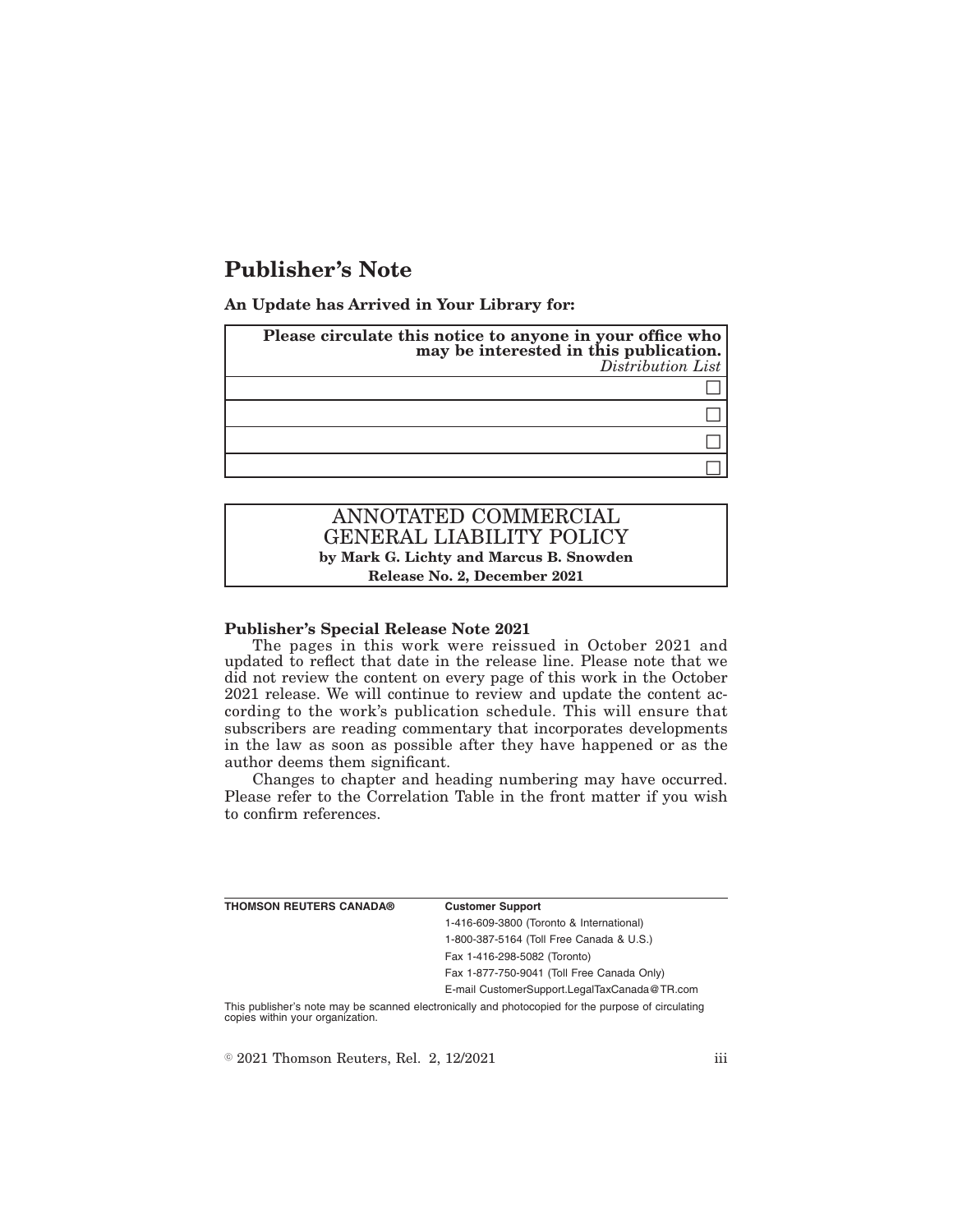#### **What's New in this Update:**

In this second release, apart from chapter renumbering which is needed given several chapter additions over recent years, readers will find what we hope is helpful graphic depiction of proper coverage analysis. We also provide updated commentary on judicial interpretation of a few discrete areas including:

- Chapter 13 (Exclusions and Exceptions—Purpose and General Structure)—Apart from including updated appellate guidance on the impact of the phrase "directly or indirectly" in a preamble clause, this chapter has been augmented with a graph which shows readers the onus of proof existing at different stages of coverage analysis — our thanks to Ms. Bevin Shores for permission to reproduce this graph.
- E Chapter 14 (Intentional Acts)—Includes the latest judicial guidance on how the intentional act exclusion is construed in different contexts: see our further assessment of Justice Chalmers' analysis in the *Demme v. Healthcare Insurance Reciprocal of Canada* case — touched on in the first release at Chapter 11. See as well, the Saskatchewan Court of Appeal's decision in *CE Design Ltd. v. Saskatchewan Mutual Insurance Company*, 2021 SKCA 14.
- E Chapter 28 (Electronic Data and Data-Related Liability Exclusions)—Discusses the Ontario Court of Appeal's ruling overturning the lower court judgment in regard to the scope of an insurer's "data exclusion" in the context of underlying proposed class action litigation for breach of privacy: see *Family and Children's Services of Lanark, Leeds and Grenville v. Cooperators General Insurance Company*, 2021 ONCA 159.
- E Chapter 36 (Pollution Liability Exclusion)—Reviews the Nova Scotia Court of Appeal's interpretation of the "sudden and accidental" requirement found in pollution clean up cost coverage. This judicial guidance has implications for an extension to CGL coverage some markets offer: see *Zurich Insurance Company Ltd. v. Halifax Regional Municipality*, 2021 NSCA 42. We also repeat our concern stated in the first release regarding a recent trend seeing counsel endeavour to introduce extrinsic evidence in duty to defend applications, a practice threatening to consume if not exhaust court resources where a more straightforward approach was always envisaged by our highest court: see *Hemlow Estate v. Co-operators*, 2021 ONSC 664.
- E Chapter 45 (Statutory Conditions and Related Legislative Provisions)—We review the relatively recent legislative trend which seeks to protect the innocent co-insured when criminal conduct committed by another insured would otherwise forfeit coverage, relevant for those CGL forms incorporating a broadly crafted criminal acts exclusion.